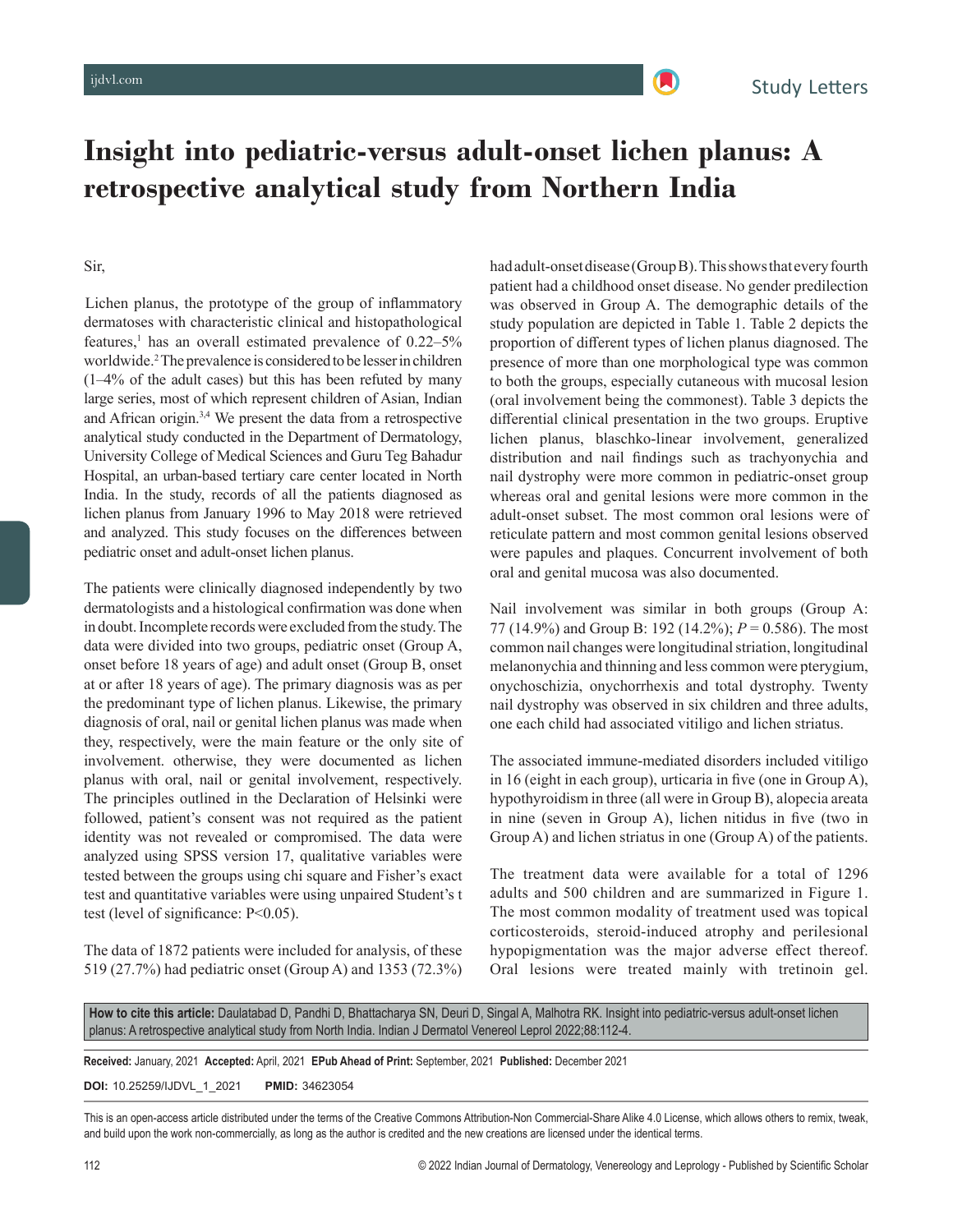| Table 1: Demographic parameters of the study population |                                 |                                           |  |
|---------------------------------------------------------|---------------------------------|-------------------------------------------|--|
| <b>Parameter</b>                                        | Group A: n=519 mean±SD* (range) | Group B; $n=1353$ mean $\pm SD^*$ (range) |  |
| Age (years)                                             | $12.97\pm4.63$ $(2-37)$         | $38.56 \pm 13.76$ (18-90)                 |  |
| Age at onset (years)                                    | $11.64\pm4.27(0-17.96)$         | $37.02 \pm 13.46$ (18-88.5)               |  |
| Duration (months)                                       | $18.88\pm33.32(0.5-240)$        | $20.14\pm37.04(0.25-360)$                 |  |
| Gender                                                  | $M:$ F=259:260                  | $M:$ F=597:756                            |  |
| Sex ratio                                               | $M:$ F=1:1                      | $M:$ F=1:1.27                             |  |
| <b>*CD</b> : Ctandard doviation                         |                                 |                                           |  |

SD: Standard deviation

| Table 2: Distribution of subjects with different types of lichen |  |
|------------------------------------------------------------------|--|
| planus depending on the major clinical type they had             |  |

| <b>Diagnosis</b>                          | <b>Group A</b><br>$n = 518\frac{6}{6}$ | <b>Group B</b><br>$n=1351(\%)$ | P-value  |
|-------------------------------------------|----------------------------------------|--------------------------------|----------|
| Classic LP                                | 266 (51.35)                            | 651 (48.19)                    | 0.221    |
| Oral LP                                   | 56 (10.81)                             | 309 (22.87)                    | $0.000*$ |
| LP hypertrophicus                         | 62 (11.97)                             | 138 (10.21)                    | 0.272    |
| LP pigmentosus                            | 44 (8.49)                              | 110(8.14)                      | 0.804    |
| LP pilaris                                | 39 (7.53)                              | 99 (7.33)                      | 0.882    |
| Nail LP                                   | 29(5.6)                                | 59 (4.37)                      | 0.261    |
| Eruptive LP                               | 37(7.14)                               | 38 (2.81)                      | $0.000*$ |
| LP actinicus                              | 8(1.54)                                | 43 (3.18)                      | 0.052    |
| Genital LP                                | 3(0.58)                                | 45(3.33)                       | $0.001*$ |
| Blaschko-linear LP                        | 10(1.99)                               | 9(0.68)                        | $0.033*$ |
| Annular LP                                | 3(0.58)                                | 15(1.11)                       | 0.293    |
| Follicular LP                             | 7(1.35)                                | 9(0.67)                        | 0.15     |
| LP atrophicus                             | 2(0.39)                                | 9(0.67)                        | 0.479    |
| Lichenoid dermatitis                      | 1(0.19)                                | 5(0.37)                        | 0.166    |
| <b>Bullous LP</b>                         | 1(0.19)                                | 2(0.15)                        | 0.381    |
| Subjects with more<br>than one type of LP | 75 (14.48)                             | 206 (15.25)                    | 0.480    |

\*Significant *P*-values (<0.05); LP: Lichen planus

Systemic treatment options were reserved for eruptive or rapidly progressive disease, erosive oral or genital disease and disfiguring and/or scarring nail or hair disease. Good response with short courses of daily oral steroids (0.5–1 mg/kg, tapered off over eight to 12 weeks) was evident, followed by either dapsone (one to two milligram/ kilogram, over three to 12 months) or oral mini pulse (OMP, 0.1 mg/kg betamethasone or dexamethasone per day on two consecutive days in the week) for maintenance. In the mini pulse group, hypertrichosis was observed in one individual. Intralesional steroids (triamcinolone acetonide) were given mainly in lichen planus hypertrophicus (5– 20 mg/ml) and intramatricially in nail lichen planus (five to ten milligram/milliliter) 4–6 weekly. In an exceptional case, it was administered for hypertrophic genital lesion with intractable pruritus which was non-responsive to topical steroids and topical calcineurin inhibitors. Dapsoneinduced adverse reactions (deranged liver enzymes in five patients out of whom three were children, anemia in ten patients out of whom six were children, one patient developed fixed drug eruption and another extensive toxic epidermal necrolysis) were observed in 17 patients that warranted discontinuation of dapsone. Less often

| Table 3: Differential presentation of certain clinical features in |  |  |  |  |  |
|--------------------------------------------------------------------|--|--|--|--|--|
| the two groups                                                     |  |  |  |  |  |

| <b>Findings</b>              | <b>Group A</b><br>$n = 518\%$ | <b>Group B</b><br>$n = 1351\frac{6}{6}$ | P-value  |
|------------------------------|-------------------------------|-----------------------------------------|----------|
| Generalized distribution     | 113 (22.51)                   | 197 (14.94)                             | $0.000*$ |
| Blaschko-linear distribution | 10(1.99)                      | 9(0.68)                                 | $0.033*$ |
| Eruptive LP                  | 37(7.14)                      | 38 (2.81)                               | $0.000*$ |
| Leukonychia                  | 7/77(9.09)                    | 2/192(1.04)                             | $0.001*$ |
| TND/trachyonychia            | 6/77(7.79)                    | 3/192(1.56)                             | $0.002*$ |
| Complete nail dystrophy      | 7/77(9.09)                    | 5/192(2.60)                             | $0.017*$ |
| Longitudinal melanonychia    | 6/77(7.79)                    | 38/192 (19.79)                          | $0.035*$ |
| Presence of oral lesions     | 129 (24.90)                   | 556 (41.31)                             | $0.000*$ |
| Presence of genital lesions  | 16(3.08)                      | 82 (6.07)                               | $0.002*$ |

\*Significant *P*-values (<0.05); LP: Lichen planus, TND: Twenty nail dystrophy



**Figure 1:** Bar graph depicting the treatment offered to subjects in both the groups. The X-axis represents the therapeutic modalities used and the Y-axis represents the percentage of subjects who received the particular treatment option. Red- and blue-colored bars represent Groups A and B, respectively. TC: Topical corticosteroids, SS: Systemic steroids (inclusive of oral mini pulse – betamethasone, daily oral steroids – prednisolone and injectable steroids – triamcinolone acetonide), MV: Multivitamins – Vitamin A, C and E, AO: Antioxidants – selenium, glutathione, etc.; TCI: Topical calcineurin inhibitors – tacrolimus 0.03%, 0.1% gel and cream, pimecrolimus 1% cream, TR: Topical retinoids – tretinoin 0.025%, 0.05% gel and cream, TSA: Topical salicylic acid, TS: Topical sunscreen, TSLA: Topical skin lightening agents

used drugs were acitretin, metronidazole, tetracyclines, chloroquine, hydroxychloroquine, methotrexate and levamisole. Follow-up data, as of at least one visit after diagnosis confirmation, were available for 709 patients (52.4%) in Group B and 281 patients (54.1%) in Group A. Among these, 513 (72.4%) in Group B and 216 (76.9%) in Group A noticed improvement. Further, 126 (17.8%) in Group B and 39 (13.9%) in Group A observed no change while the rest reported worsening. Post-inflammatory hyperpigmentation was the most common sequel in both the groups.